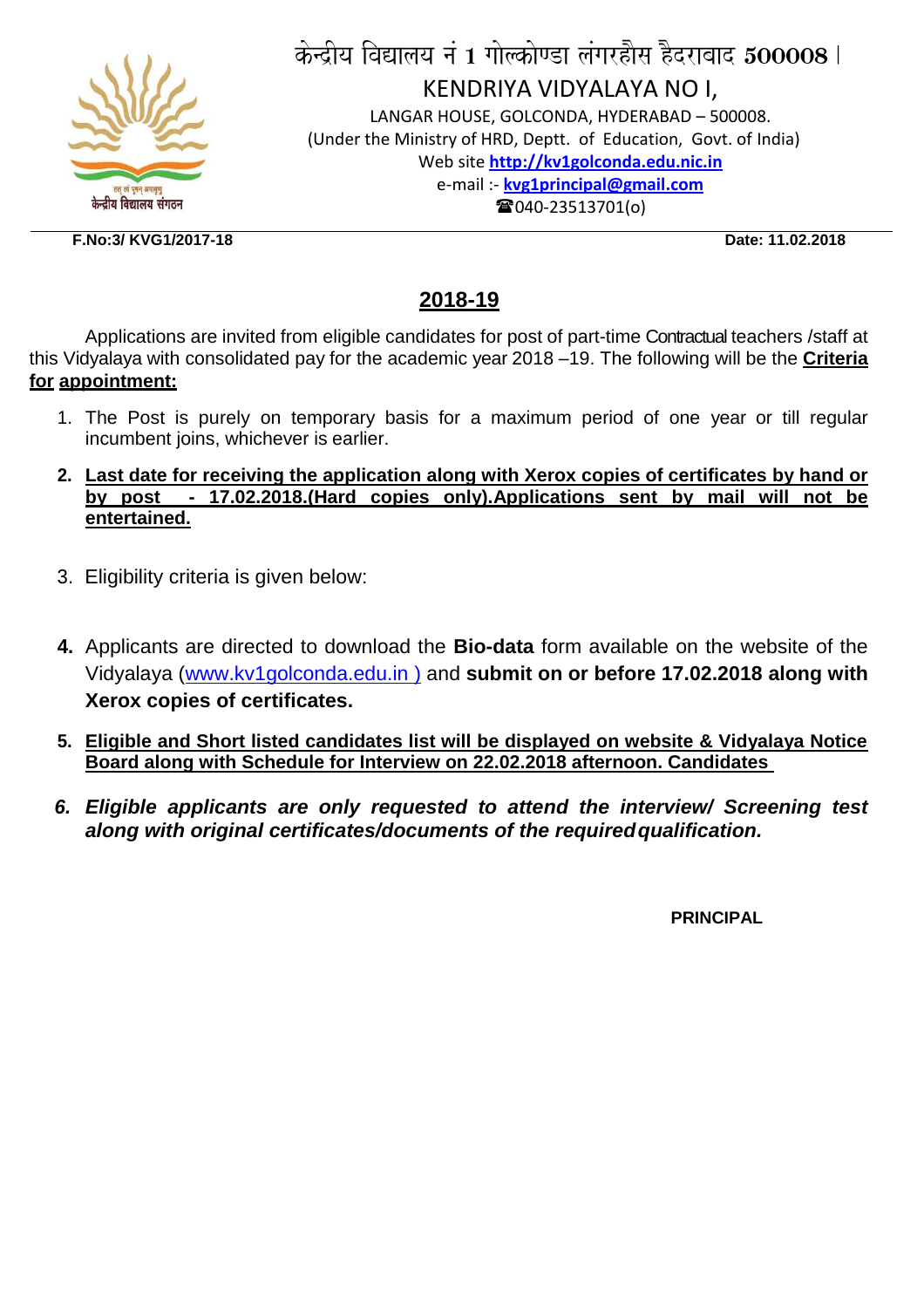#### **EDUCATIONAL QUALIFICATIONS AND OTHER DETAILS**

## **General Instructions to all the Posts :**

#### *1. Knowledge of computer applications and proficiency in teaching in Hindi and English media is essential for all the posts.*

|                | Post &                           | Qualification                                                                                                                                                                                                                                                                                                                  | <b>Consolidated</b> |
|----------------|----------------------------------|--------------------------------------------------------------------------------------------------------------------------------------------------------------------------------------------------------------------------------------------------------------------------------------------------------------------------------|---------------------|
| <b>SNo</b>     | <b>Subject</b>                   |                                                                                                                                                                                                                                                                                                                                | Pay                 |
| $\mathbf{1}$   | <b>PGT</b>                       | <b>Essential</b><br>Two years Integrated Post Graduate M.Sc Course of Regional College of<br>Education of NCERT in the concerned subject;<br><b>OR</b><br>Master Degree from a recognized University with atleast 50% marks in<br>aggregate in the given subjects:<br>1) B.Ed. or equivalent degree from recognized University | Rs.27,500/-         |
|                |                                  |                                                                                                                                                                                                                                                                                                                                |                     |
| $\overline{2}$ | TGT<br><b>English</b>            | <b>Essential</b><br>1) FourIntegratedyears'degreecourse of Regional College of Education<br>of NCERT in the concerned subject with at least 50% marks in aggregate<br>OR.                                                                                                                                                      | 26,250/-            |
|                | <b>Hindi</b>                     | Bachelor's Degree with at leas                                                                                                                                                                                                                                                                                                 |                     |
|                | <b>Sanskrit</b>                  | combination of subjects and in aggregate. The electives subjects and                                                                                                                                                                                                                                                           |                     |
|                |                                  | Languages in the combination of subjects as under:                                                                                                                                                                                                                                                                             |                     |
|                | <b>Mathematics</b>               | a) For TGT ('Sanskrit): Candidateshouldhavestudied Sanskrit in all the<br>years of graduation with atleast 50% marks in Sanskrit and also 50%                                                                                                                                                                                  |                     |
|                | <b>Science</b>                   | aggregate in Graduation.                                                                                                                                                                                                                                                                                                       |                     |
|                | <b>Social</b><br><b>Sciences</b> | b) For TGT (Hindi): Candidate should have studied Hindi in all the years<br>of graduation with atleast 50% marks in Hindi and also 50% aggregate<br>in Graduation.                                                                                                                                                             |                     |
|                |                                  | c) For TGT (English): Candidate should have studied English in all the<br>years of graduation with atleast 50% marks in English and also 50%<br>aggregate in Graduation.                                                                                                                                                       |                     |
|                |                                  | d) For TGT (S.St):                                                                                                                                                                                                                                                                                                             |                     |
|                |                                  | 1. The Candidate should have studied any two subjects out of the<br>following                                                                                                                                                                                                                                                  |                     |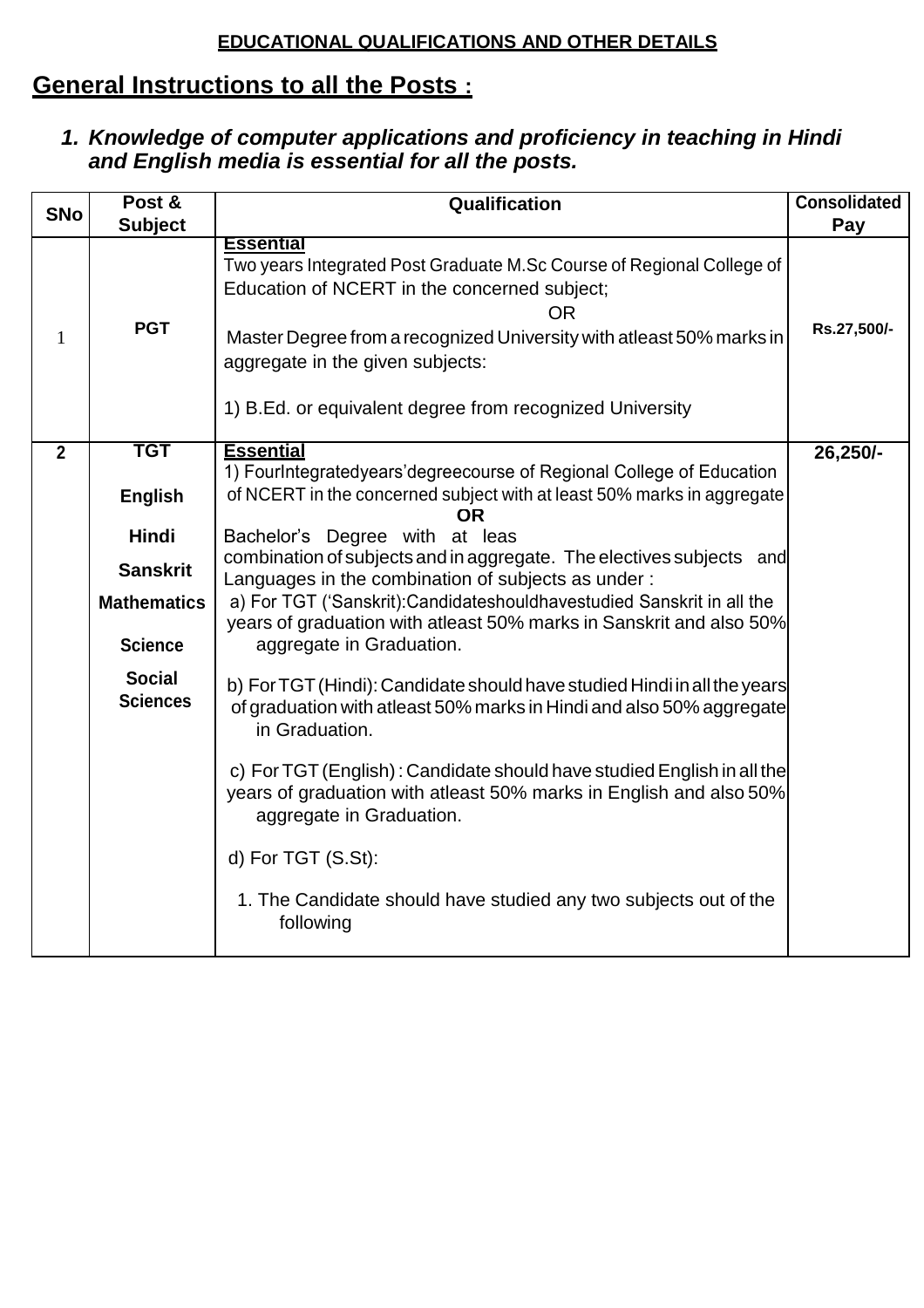|   |                                  | History with atleast 50% marks in aggregate and one<br>(i)<br>subject out of Geography/Economics/Political Science<br>with atleast 50% marks in aggregate and also atleast<br>50% marks in graduation. OR<br>(ii) Geography<br>with<br>50%<br>marks<br><b>History</b><br>with<br>/Economics/Political Science with atleast 50% marks in<br>aggregate and also atleast 50% marks in graduation.                                                                                                                                                                                                                                                                                                                                                                                                                    |             |
|---|----------------------------------|-------------------------------------------------------------------------------------------------------------------------------------------------------------------------------------------------------------------------------------------------------------------------------------------------------------------------------------------------------------------------------------------------------------------------------------------------------------------------------------------------------------------------------------------------------------------------------------------------------------------------------------------------------------------------------------------------------------------------------------------------------------------------------------------------------------------|-------------|
|   |                                  | 2. Geography/History should have been studied in all the<br>years of Graduation with atleast 50% marks.<br>case of Honours Degree in History, the candidate should have<br>studiedGeography /Economics/Political Science in first and / or Second<br>year of graduation with atleast 50% marks in History in aggregate and<br>atleast 50% marks in other subjects indicated above at graduation level<br>and also atleast 50% marks in aggregate at graduation level.<br>4. Similarly in case of Honours degree in Geography, the<br>candidate should<br>have studied History/ Economics/Political Science in first<br>and / or second<br>year of graduation with atleast 50% marks in geography in<br>aggregate and                                                                                              |             |
|   |                                  | atleast 50% marks in other subject indicated above at<br>graduation level and<br>also atleast 50% marks in aggregate at graduation level.<br>e) For TGT (Maths)<br>(1) The candidate should have studied Maths in all the three<br>years of graduation with any two subjects out of Physics,<br>chemistry Electronics, Computer Science, and Statistics.<br>(2) In case of Honours Degree in Maths, the candidate should<br>studied Maths in all the years of graduation with atleast 50%<br>marks in aggregate and any of the two subjects indicated in<br>point No. 1 above with atleast 50% marks in each subject at<br>graduation level and also atleast 50% marks in graduation.<br>(3) B.A (Hons) in Maths and B.Sc. (Hons) in any subject other<br>than Maths is not eligible for the post of TGT (Maths). |             |
|   |                                  | For TGT (Science)-<br>f)<br>(1) The candidate should have studied Botany, Zoology and<br>Chemistry in all the years of graduation with atleast 50%<br>marks in each subject.<br>(2) The candidate with Honours Degree in Botany/Zoology/Chemistry<br>with atleast 50% marks in B.Sc should have studied other two<br>subjects with atleast 50% marks in each of them at graduation level.<br>2) Preferably pass in the Central Teacher Eligibility Test (CTET) Paper-<br>II, conducted by CBSE in accordance with the Guidelines framed by<br>the NCTE for the purpose.<br>3) B.Ed. or equivalent degree from recognized University.                                                                                                                                                                              |             |
| 3 | <b>Primary</b><br><b>Teacher</b> | <b>Essential</b><br>a) Senior Secondary School Certificate with 50% marks or<br>Intermediate with 50% marks or its equivalent                                                                                                                                                                                                                                                                                                                                                                                                                                                                                                                                                                                                                                                                                     | Rs.21,250/- |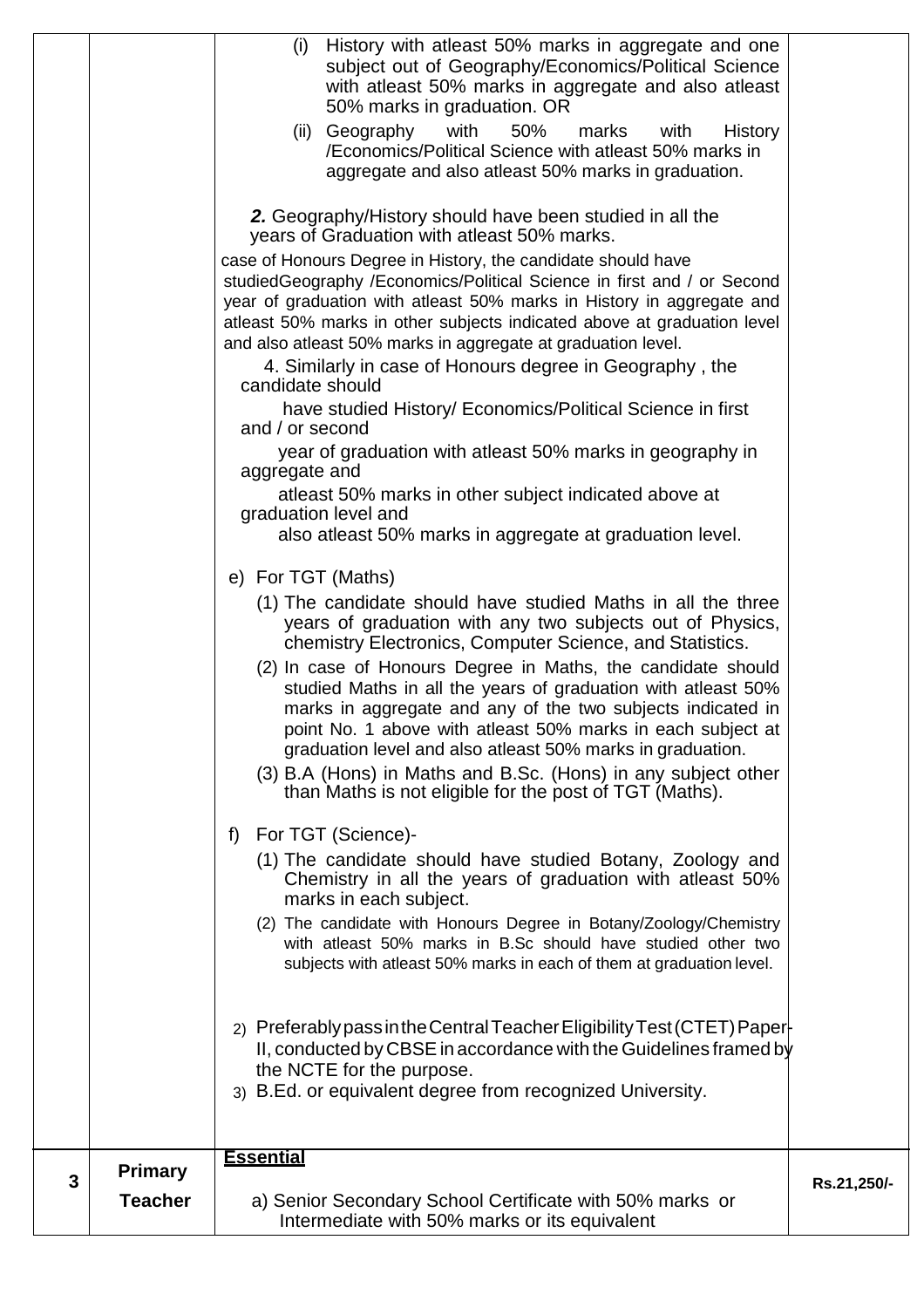|                |                                              | b) Preferably pass in the Central Teacher Eligibility Test (CTET)<br>conducted by the CBSE in accordance with the Guidelines framed<br>by the NCTE for the purpose.<br>c) The candidate should possess two years Diploma in Education<br>(D.Ed.) or Bachelor in elementary Education (B.El.Ed).<br>d) The candidates having higher qualification / professional<br>gualification B.Ed or B.Ed (Special Education) are not eligible<br>for the post of Primary Teacher.<br><b>Essential</b> |                                   |
|----------------|----------------------------------------------|--------------------------------------------------------------------------------------------------------------------------------------------------------------------------------------------------------------------------------------------------------------------------------------------------------------------------------------------------------------------------------------------------------------------------------------------------------------------------------------------|-----------------------------------|
| 4              | <b>PRT</b><br><b>Dance</b><br><b>Teacher</b> | 1) Senior Secondary School Certificate with 50% marks or<br>intermediate with 50% marks or its equivalent and Bachelor Degree<br>in Dance or equivalent from a recognized University.                                                                                                                                                                                                                                                                                                      | Rs.21,250/-                       |
|                |                                              | <b>Essential</b>                                                                                                                                                                                                                                                                                                                                                                                                                                                                           |                                   |
|                |                                              | Atleast 50% marks in aggregate in any of the following:                                                                                                                                                                                                                                                                                                                                                                                                                                    |                                   |
|                |                                              | 1.B.E. or B. Tech. (Computer Science / IT) from a recognized University<br>or equivalent Degree or Diploma from an institution / university<br>recognized by the Govt. of India.                                                                                                                                                                                                                                                                                                           |                                   |
|                |                                              | <b>OR</b>                                                                                                                                                                                                                                                                                                                                                                                                                                                                                  |                                   |
|                |                                              | B.E or B.Tech.(any stream) and Post Graduate Diploma in Computers<br>form recognized University<br><b>OR</b>                                                                                                                                                                                                                                                                                                                                                                               |                                   |
|                |                                              |                                                                                                                                                                                                                                                                                                                                                                                                                                                                                            | Rs.26,250/-                       |
| 5              | <b>Computer</b>                              | M.Sc. (Computer Science) /MCA or Equivalent from a recognized<br>University<br><b>OR</b>                                                                                                                                                                                                                                                                                                                                                                                                   | (Class VI<br>onwards)             |
|                | <b>Instructor</b>                            | B.Sc.(Computer Science)/BCA or Equivalent and Post Graduate degree<br>in any subject from a recognized University                                                                                                                                                                                                                                                                                                                                                                          | And Rs.21,250/-<br>(Class III -V) |
|                |                                              | <b>OR</b>                                                                                                                                                                                                                                                                                                                                                                                                                                                                                  |                                   |
|                |                                              | Post Graduate Diploma in Computer and Post Graduate degree in any<br>subject form recognized University.                                                                                                                                                                                                                                                                                                                                                                                   |                                   |
|                |                                              | <b>OR</b>                                                                                                                                                                                                                                                                                                                                                                                                                                                                                  |                                   |
|                |                                              | 'B'Level from DOEACC and Post Graduate degree in any subject.                                                                                                                                                                                                                                                                                                                                                                                                                              |                                   |
|                |                                              | <b>OR</b>                                                                                                                                                                                                                                                                                                                                                                                                                                                                                  |                                   |
|                |                                              | 'C'Level from 'DOEACC'Ministry of information and<br>Communication Technology and Graduation.                                                                                                                                                                                                                                                                                                                                                                                              |                                   |
| 6              | Games&<br><b>Sports</b><br>Coach             | Degree / Diploma / Certificate (NIS) from recognize Institute<br>and Protessional competency in concerned field.                                                                                                                                                                                                                                                                                                                                                                           | Rs.21,250/-                       |
| $\overline{7}$ | <b>Nurse</b>                                 | Diploma in Nursing with valid registration.                                                                                                                                                                                                                                                                                                                                                                                                                                                | <b>Rs.750/-per</b><br>day         |
| 8              | <b>Counselor</b>                             | <b>Essential</b><br>B.A./B.Sc.(Psychology) with Certificate of Diploma in Counseling.<br>Desirable:<br>Minimum of One year Experience in Providing Career /<br>Educational Counseling to students at schools                                                                                                                                                                                                                                                                               | Rs.26,250/-                       |
|                |                                              | <b>OR</b>                                                                                                                                                                                                                                                                                                                                                                                                                                                                                  |                                   |